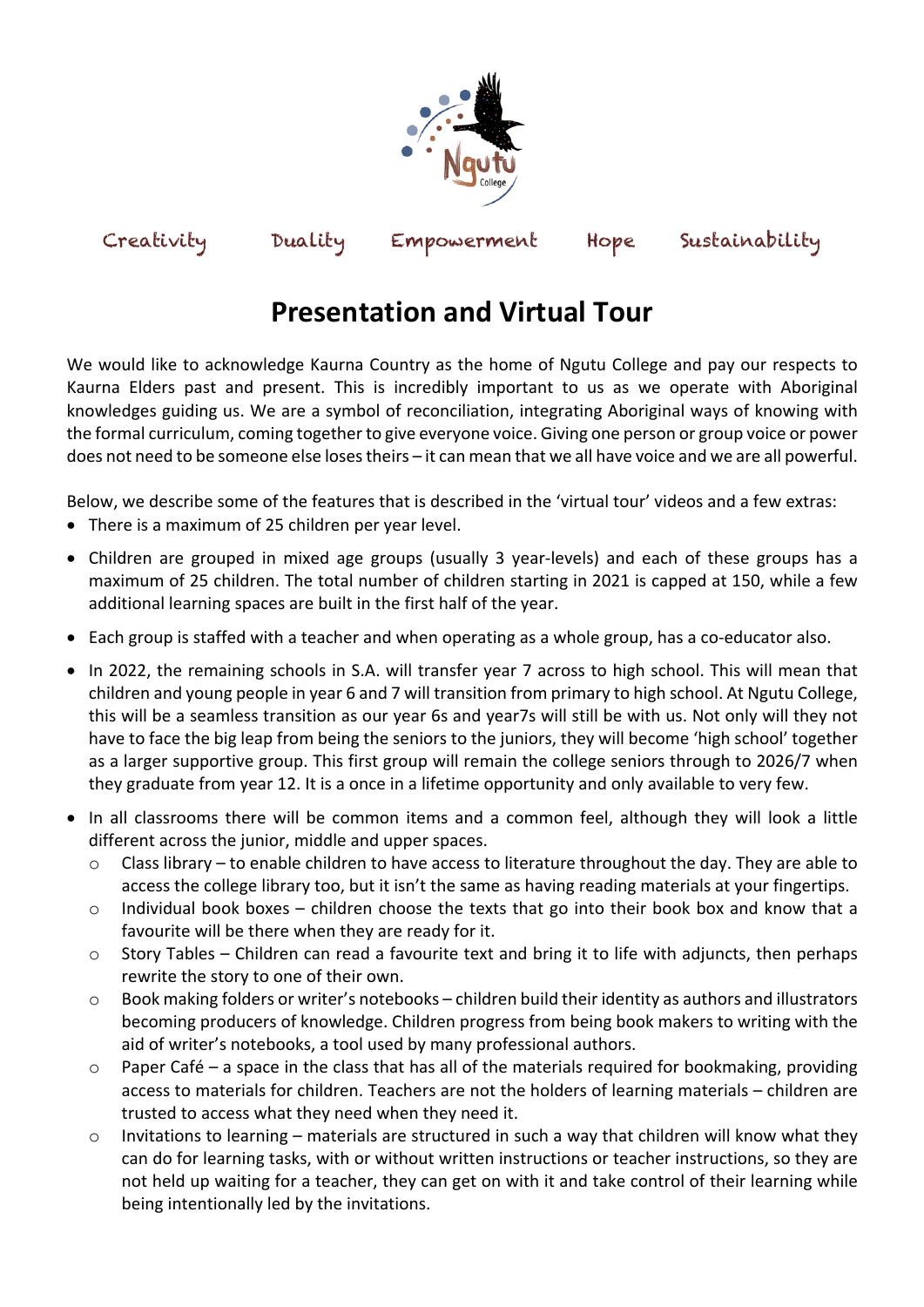- $\circ$  Natural materials mathematical 'counters' are natural pods and the like. This brings the outside in, has children connecting with nature, is soothing colours (not the bright plastic counters) and been varied in texture, support learning through kinaesthetic connection.
- $\circ$  Quality literature where children are able to see people that look like them and feel like them and literature that relates to the project focus and encompasses mathematics.
- o Sensory materials if children need to have sensory breaks or materials that help them to selfregulate their emotions, a range of materials and spaces are available for this.
- $\circ$  Repurposed furniture is used throughout the college to reinforce our value of sustainability, to have more timbers in the indoor spaces and to have diversity of spaces (reinforcing uniqueness not the control that is demonstrated by all sitting on the same seats at the same tables with the same books etc.) Where we can, we use circular tables to enable yarning in the circle. The repurposed furniture also enables a smoother transition from home to the classroom.
- o Living things, certainly plants and an array of animals are accessible.
- $\circ$  The materials in every classroom, collectively de-institutionalise the spaces, bringing calmness and comfort and valuing children – being in a place of learning rather than an institution.
- o Numeracy is not only taught during maths lessons. It is learned throughout the day using tools that are always accessible, including voting (tallying) opportunities, multiple clocks (types and time zones), calendars and weather information.
- o Documentation of children's learning is available and respectful to the learner's efforts. This documentation is presented outside of their class also, in our gallery space. In the classroom the focus is on quality not quantity. There is not over-stimulating visual noise of work hanging all through the room.
- $\circ$  Throughout the room, children can express themselves in any number of their languages, digital, pictorial, wire, clay, written, oral …
- The curriculum meets all Australian Curriculum requirements, aiming for children to achieve the national standards, and allows flexibility in how children make get there. While working towards these standards, inquiry, deep learning and maintaining a love of learning are at the forefront of educator's minds.
- Ngutu College values what children bring. There is no talk of closing gaps, just building on strengths and giving nudge into areas for development.
- Children have access to specialists in the Arts and other Creative and Expressive Disciplines. Some are teachers but most are active professionals in the field. Some of these specialists have the opportunity to be in residence, with studios available on site. This means that children not only have the opportunity to engage with active specialists, they also have the opportunity to see them in action.
	- Note: All specialists are professionals in their field and like and respect children! They all have to meet child-safe requirements according to strict policy and the studios all have internal side-light windows and are positioned with our staff facilities, so child-safe practices are clearly maintained.
- Specialist Arts and Creative and Expressive Disciplines are accessible to all children and some children may take their particular passion further. In 2021 the following specialisations begin; Music (instrumental and vocal), Visual Arts, Digital Design, Dance, Cooking and Languages (Kaurna and AUSLAN). Each of these is taught in studios to support the identity of learners in seeing themselves as Artists, Designers, Cooks, Dancers, Musicians and Multi-lingual communicators. Other important 'specialists in residence' are our Aboriginal Elders. Based on site for short or long periods, they provide cultural guidance, wisdom and truth to all children, staff and families.
- The outdoor spaces on site at Ngutu College are big enough for break times, many fitness opportunities and outdoor learning experiences (including food garden and a separate space for our integrated Preschool/Reception in 2022). For many sport experiences requiring large fields or gymnasium/courts, St Clair provides all we need and is within one kilometre or a few minutes on our buses.